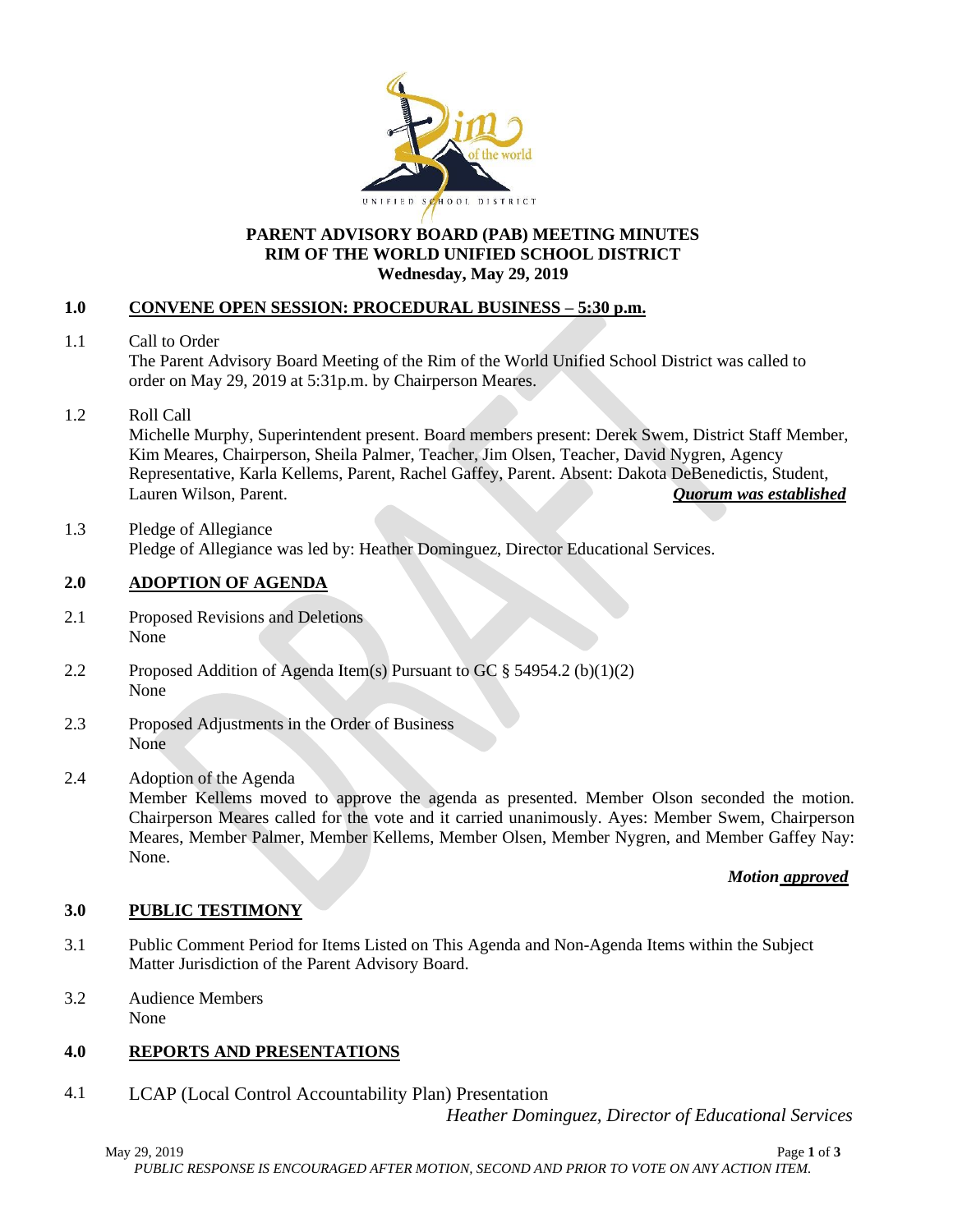May 29, 2019 Page **2** of **3** *PUBLIC RESPONSE IS ENCOURAGED AFTER MOTION, SECOND AND PRIOR TO VOTE ON ANY ACTION ITEM.*

# is to improve student outcome using the cycle; Plan, Do, Study, Act. The PowerPoint is attached to these

Heather Dominguez presented a PowerPoint describing "Local Control and Accountability (LCAP) and why the district needs it. Compared to "No Child Left Behind (NCLB) LCAP looks at more multiple measures based on improvement, using these multiple measures to present a holistic picture of

performance, equity, and improvement for schools, LEAs, and the state of California. The goal of LCAP

# 4.2 Ad Hoc Committee Reports *Committee Members*

minutes.

Grant Writing Committee presented by Member Karla Kellems.

Six teachers replied to the survey Mr. Swem sent out. It was mentioned that the items requested were more classroom supplies and the teachers should investigate the resources they have. The website donorchoose.org can be used by teachers and viewed but the community to see what teachers need. A couple focuses for grants mentioned were Wobble Pillows and Reading Pens.

4.3 Special Education Update *Derek Swem, Director of Special Services*

Derek Swem discussed our Performance Indicator Review. Our district hit four indicators for 2018/2019. We are currently undergoing another Comprehensive Review for our 2018/2019 Individualized Education Programs (IEPs). The state is randomly selecting 25 IEPs to review. Once we receive the results, we will have 30 days from 8/13/2019 to make the corrective actions. Mr. Swem and 2 other Special Education teachers are taking the Professional Crisis Management (PCM) Trainer of Trainer classes. PCM trains staff how to help a student in crisis remain safe and deescalate.

# 4.4 PAB Board Member Recognition

Derek Swem recognized Board Members that have served on our PAB Board and presented them with a Certificate of Appreciation. Members recognized were Chairperson Meares, Member Gaffey, Member Nygren, and Member Palmer. We currently have 5 vacancies. Applications are on our website and we will be accepting them through August 2019.

# **5.0 CONSENT AGENDA**

5.1 Approve minutes of the Regular Meeting held on February 25, 2019

Member Olsen moved to approve the minutes from the February 25, 2019 meeting. Member Palmer seconded the motion. Chairperson Meares called for the vote and it was carried unanimously. Ayes: Derek Swem, Kim Meares, Sheila Palmer, Jim Olsen, Karla Kellems, David Nygren. Nay: None.

*Motion approved* 

5.2 Calendar to go to ROWUSD Board for approval on August 22, 2019

# **6.0 ITEMS REMOVED FROM THE CONSENT AGENDA** None

# **7.0 FUTURE AGENDA ITEMS**

7.1 Time allotted for the Board to request agenda items for future meetings 1. LCAP – Report 2. SELPA Advisory Committee volunteers – put on Committees in October

# **8.0 FUTURE MEETING DATES:**

# *Pending ROWUSD Board Approval on August 22, 2019*

Parent Advisory Board Meetings: